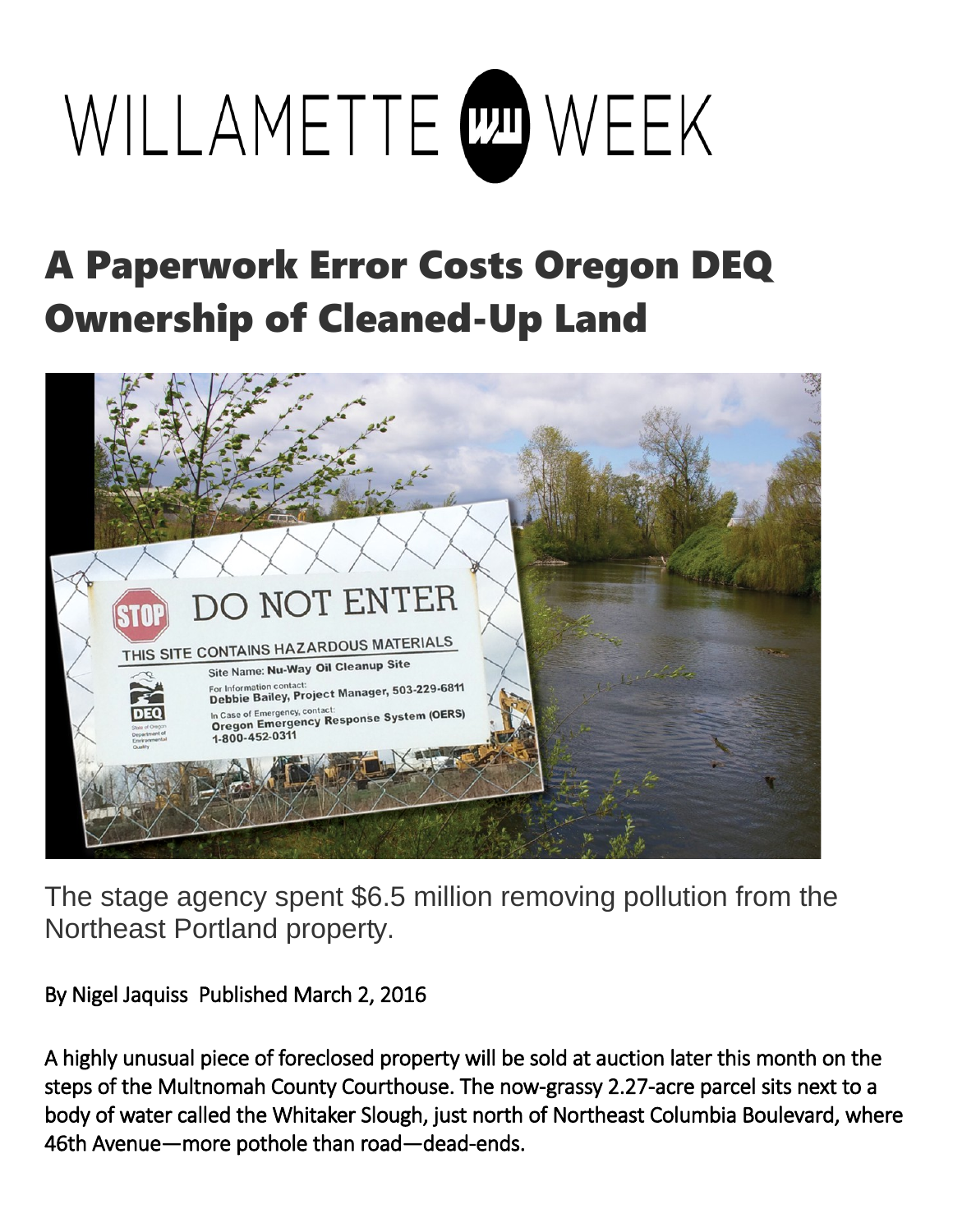The property's tortuous path to the auction block shows how difficult it can be to return a contaminated industrial property to productive use—and the importance of keeping accurate records. Over the past 20 years, the Oregon Department of Environmental Quality has spent \$6.5 million in taxpayer money cleaning up the property. The state agency hoped to recoup some of that expense when the property sold.

Instead, DEQ failed to ensure it had established a legal claim to the property and ended up with nothing. "I haven't heard of that happening before," says Deborah Bailey, the DEQ project manager who's overseen the property's cleanup. DEQ has been under scrutiny for the past month, after The Portland Mercury first reported heavy metals were being released into the air and soil by a Southeast Portland glass company the state agency was supposed to be regulating.

The lost opportunity at the Whitaker Slough raises questions about DEQ's attention to detail even when it successfully completes an environmental cleanup. Mark Riskedahl, executive director of the Northwest Environmental Defense Center at Lewis & Clark Law School, says DEQ is an ineffective regulator. "State and federal environmental laws are full of incredibly powerful provisions intended to protect natural resources," Riskedahl says. "Unfortunately, what you find with Oregon DEQ time and time again is a lack of a commitment to excellence and a willingness to take the path of least resistance."

For more than 50 years, the land along Whitaker Slough was owned by Nu-Way Oil. Nu-Way re-refined used motor oil and, according to DEQ records, dumped contaminants from the oil in unlined trenches and an unlined waste lagoon on the property. DEQ got involved after Nu-Way shut down in 1987. But it soon became apparent the owner of the property, Delton Geary, could not afford to clean it up. DEQ operates an "orphan property" program, which pays to clean up properties where the owner cannot be found or can't pay for cleanup. The program has spent about \$38 million statewide so far and currently has a project list that includes 72 properties.

DEQ had completed two major cleanups at the Nu-Way site: one, finished in 1997, that cost about \$3.4 million, and another, finished in 2007, that cost about \$3.1 million. Cheyenne Chapman, a legal analyst at DEQ, says the agency reached a settlement with Geary in 1997. The terms of the agreement were that Geary would continue to own the property—but when it was sold, all proceeds would go to DEQ to help offset cleanup costs. "That was unusual," says Chapman, who joined DEQ in 2012. "I don't know of other properties handled in that way."